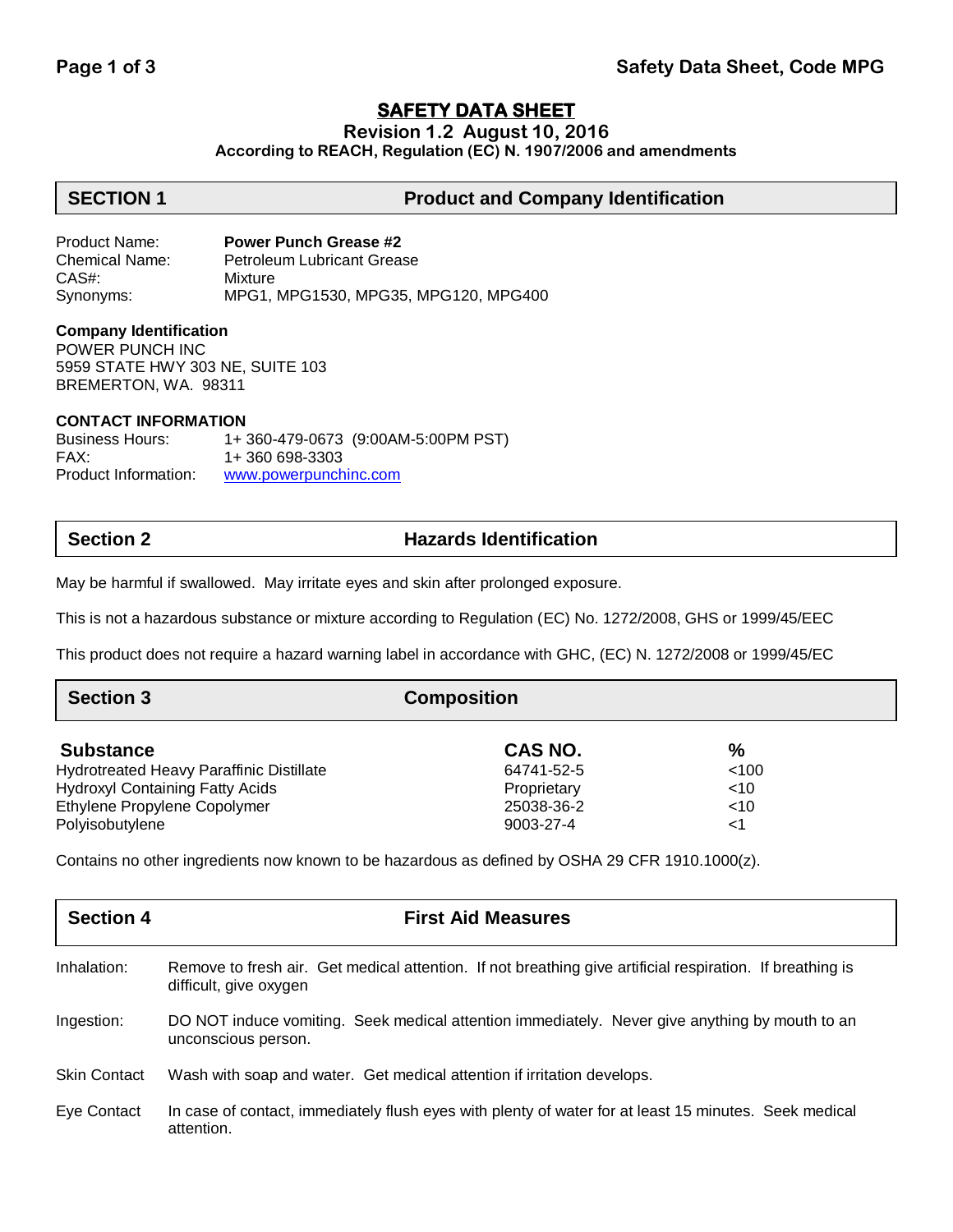| <b>Section 5</b>                                         | <b>Fire Hazard Data</b>                                                                                                                                                |  |
|----------------------------------------------------------|------------------------------------------------------------------------------------------------------------------------------------------------------------------------|--|
| <b>Flash Point</b>                                       | >200°C (COC) >392°F. Slightly combustible.                                                                                                                             |  |
| <b>Thermal Decomposition</b>                             | Carbon Monoxide and Asphyxiants. May release flammable vapors<br>when heated above flash point.                                                                        |  |
| <b>Extinguishing Media</b>                               | Carbon Dioxide, dry chemical or foam. Avoid using water, except<br>for cooling container. Water may cause splattering or transport flame.                              |  |
| <b>Threshold Limits</b>                                  | The PEL (OSHA) and the TLV (ACGIH) is $5mg/m3$ as an oil mist.                                                                                                         |  |
| <b>Special Fire Procedures</b>                           | Recommend SCBA and Personal Protective Equipment be used.                                                                                                              |  |
| <b>Section 6</b>                                         | <b>Accidental Release Measures</b>                                                                                                                                     |  |
| <b>Personal Precautions</b>                              | Personal protective Equipment must be worn. Keep unnecessary personnel away.<br>Ventilate area and avoid breathing vapors or mist.                                     |  |
| <b>Environmental Precautions</b><br>And Clean Up Methods | Spills should be contained, absorbed and containerized for disposal in accordance with<br>local, state and federal regulations. Prevent entry to sewers and waterways. |  |

| <b>Handling and Storage</b>                                                                                                                 |
|---------------------------------------------------------------------------------------------------------------------------------------------|
| Avoid contact with eyes and skin, wash thoroughly after handling. Avoid breathing vapor or dust. Keep<br>away from heat, sparks and flames. |
| Keep container tightly closed, in cool, well-ventilated and dry area                                                                        |
| <b>Exposure Controls/Personal Protection</b>                                                                                                |
|                                                                                                                                             |

| Ventilation        | Use with adequate ventilation to control fumes                                                                                |
|--------------------|-------------------------------------------------------------------------------------------------------------------------------|
| Hands              | Use chemical resistant, impervious gloves                                                                                     |
| Eves               | Use safety glasses, goggles or face mask                                                                                      |
| Clothing           | Long sleeve shirt is recommended                                                                                              |
| Respiratory system | Use appropriate respiratory protection if there is any potential for uncontrolled release or<br>exposure levels are not known |

**Section 9 Physical and Chemical Properties**

| <b>Physical State:</b> | Paste Grease                |
|------------------------|-----------------------------|
| Color                  | Amber                       |
| Odor                   | Petroleum Odor              |
| Specific gravity       | .919 (water=1)              |
| Solubility             | Negligible                  |
| Boiling point          | $>300^{\circ}C$             |
| Flammability           | Combustible                 |
| Vapor Pressure         | <0.01mm Hg @ $20^{\circ}$ C |
|                        |                             |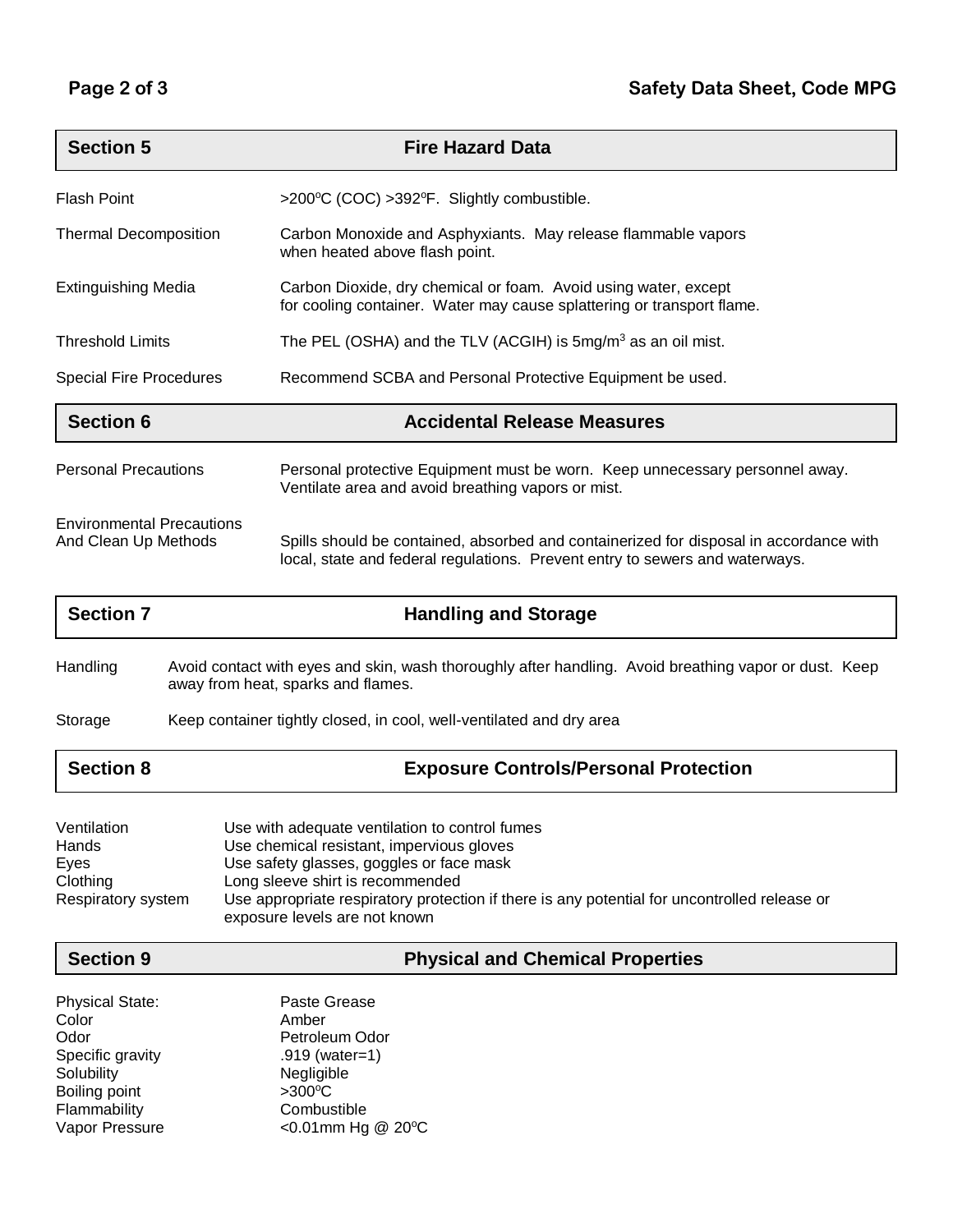| Page 3 of 3 |  |  |  |
|-------------|--|--|--|
|-------------|--|--|--|

| <b>Section 10</b>                                                                                               | <b>Stability and Reactivity</b>                                                                                                                                                                 |  |
|-----------------------------------------------------------------------------------------------------------------|-------------------------------------------------------------------------------------------------------------------------------------------------------------------------------------------------|--|
| Stability:<br>Incompatibilities<br>Conditions to avoid<br>Hazardous Decomposition<br>Polymerization             | Normally stable at ambient temperatures and pressure.<br>Oxidizing agents. Do not heat above flash point.<br><b>Excessive temperatures</b><br>CO, organic oxidation products<br>Will not occur. |  |
| <b>Section 11</b>                                                                                               | <b>Toxicological Information</b>                                                                                                                                                                |  |
| Sensitization<br>Mutagenicity<br>Carcinogenicity<br>Teratogenicity<br><b>Reproductive Toxicity</b>              | None known<br>Experimental evidence suggests that this products does not cause mutagenesis<br>Not classified or listed by IARC, NTP, OSHA, EU or ACGIH<br>None known<br>None known              |  |
| <b>Section 12</b>                                                                                               | <b>Ecological Information</b>                                                                                                                                                                   |  |
| <b>Environmental Hazards</b><br><b>Fish Toxicity</b><br><b>Bacteria Toxicity</b>                                | Not Available<br>Not Available<br>Not Available                                                                                                                                                 |  |
| <b>Section 13</b>                                                                                               | <b>Disposal Considerations</b>                                                                                                                                                                  |  |
| <b>Waste Disposal</b>                                                                                           | Waste must be disposed of in accordance with federal, state and local environmental<br>control regulations                                                                                      |  |
| <b>Section 14</b>                                                                                               | <b>Transportation Information</b>                                                                                                                                                               |  |
| <b>US DOT Bulk</b><br><b>US DOT Non-Bulk</b><br><b>IMDG Code</b><br><b>ICAO</b><br><b>ADR/RID Hazard Class</b>  | Not regulated, if below 100 deg C<br>Not regulated, if below 100 deg C<br>Not regulated<br>Not regulated<br>Not regulated                                                                       |  |
| <b>Section 15</b>                                                                                               | <b>Regulatory Information</b>                                                                                                                                                                   |  |
| <b>US TSCA Inventory</b><br><b>Other TSCA Registries</b><br>SARA EXT HAZ. SUBS.<br><b>CERCLA</b><br>CAL PROP 65 | All components of this product are listed<br>No<br>No<br>All components of this product are listed<br>No                                                                                        |  |
| <b>Section 16</b>                                                                                               | <b>Other Information</b>                                                                                                                                                                        |  |
| <b>HMIS Code</b><br><b>NFPA Code</b>                                                                            | Health<br>Fire<br>Reactivity<br><b>PPE</b><br>C<br>0<br>0<br>1                                                                                                                                  |  |